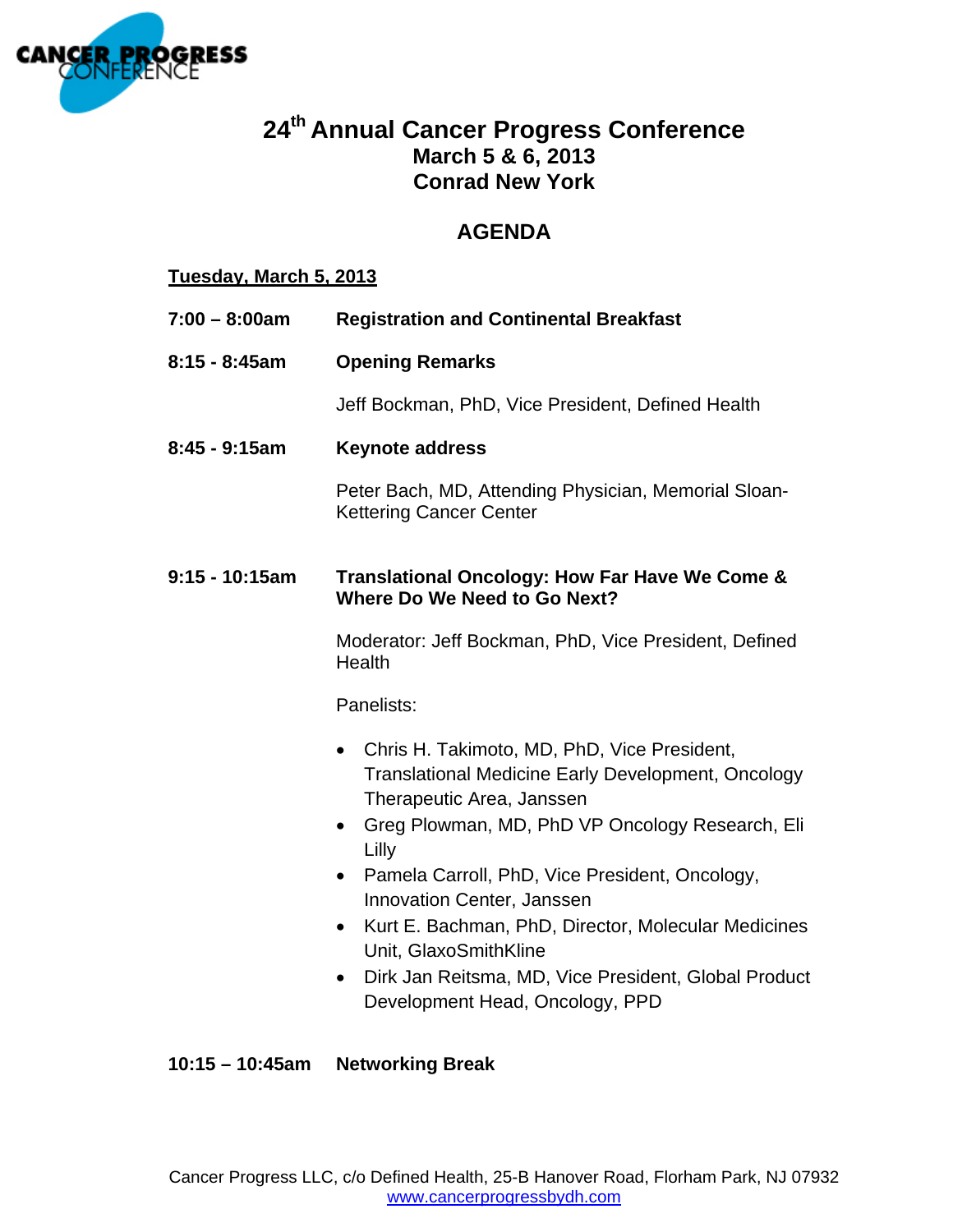

## **10:45 - 11:45pm Changing AML Outcomes via Personalized Medicine: Transforming Cancer Management with Genetic Insight**

Co-Moderators:

- Rick Winneker, PhD, Senior Vice President, Research, Leukemia & Lymphoma Society &
- Mike Rice, Senior Consultant, Defined Health

# Panelists:

- Brian J. Druker, MD, Director, OHSU Knight Cancer Institute*,* JELD-WEN Chair of Leukemia Research, Oregon Health & Science University*,* Investigator, Howard Hughes Medical Institute
- Eric Hedrick, MD, Chief Medical Officer, Epizyme, Inc.
- Omar Abdel-Wahab, MD, Assistant Member, Memorial Sloan Kettering Cancer Center
- Nicholas J. Sarlis, MD, PhD, Vice President & Head, Medical Affairs, Incyte Corporation
- Scott Biller, PhD, Chief Scientific Officer, Agios **Pharmaceuticals**

## **11:45 - 12:45pm Next Generation Diagnostic Approaches: From Arrays to Next Gen Sequencing – Will Data Points Lead Us to the Cure?**

Moderator:

 Colin Hill, Chief Executive Officer President & Chairman, GNS Healthcare

Panelists:

- Michael J. Pellini, MD, President & Chief Executive Officer, Foundation Medicine, Inc
- Donald Bergstrom, MD, PhD, Head of Translational Medicine, Oncology, Sanofi
- Brad Gray, President and Chief Executive Officer, **NanoString**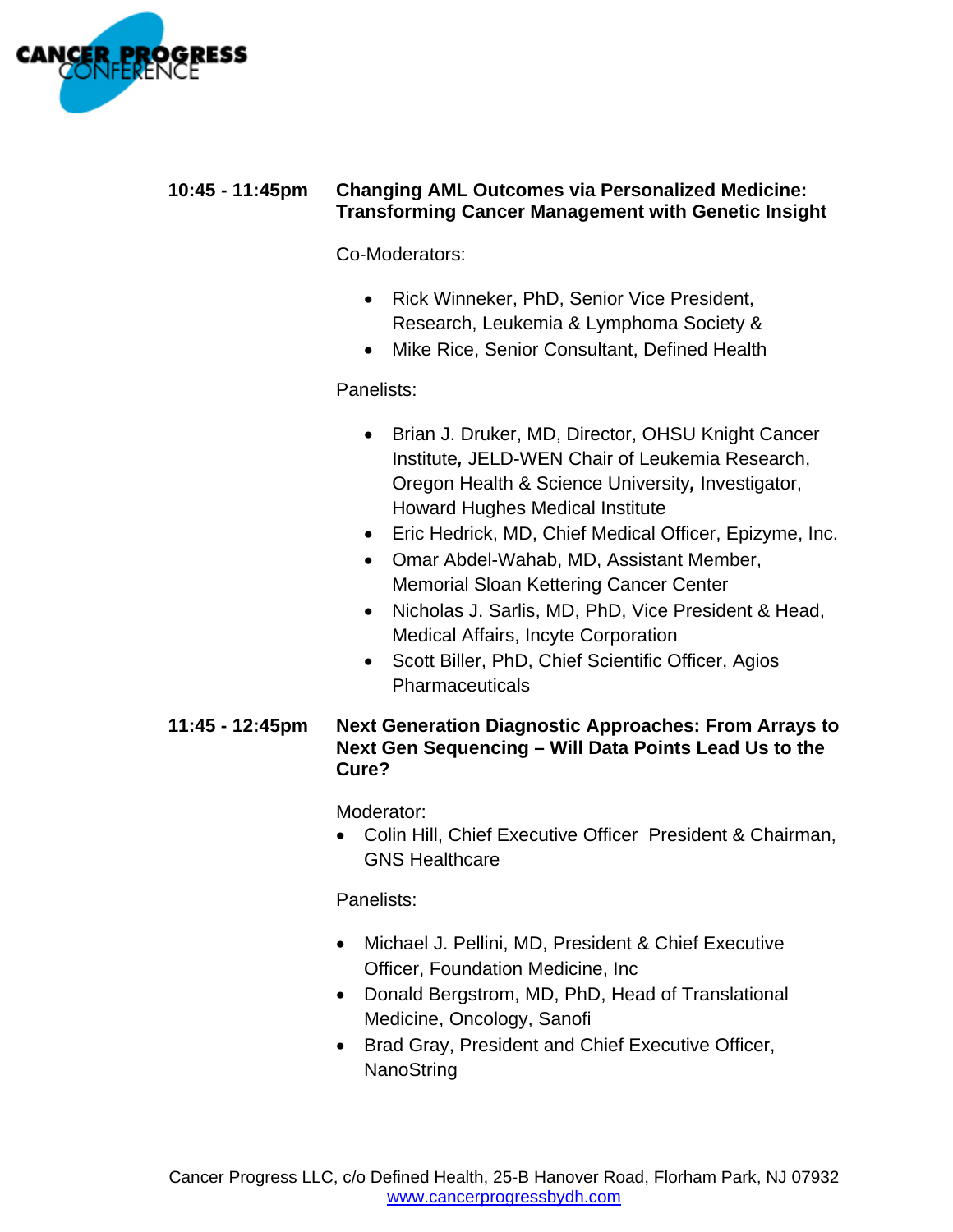

- Frank Diehl, PhD, Chief Scientific Officer and Managing Director, Inostics GmbH
- **12:45 2:00pm Networking Luncheon**

## **2:00 - 3:00pm The Challenges of Chemoprevention: How Can We Develop Drugs to Treat Cancer Risk Instead of Metastases?**

Moderator:

 Gary Kelloff, MD, Special Advisor, Division of Cancer Treatment and Diagnosis, National Cancer Institute

Panelists:

- Michael B. Sporn, MD, Professor of Pharmacology, Principal Investigator, Sporn Laboratory at Dartmouth Medical School
- Stephanie Blum-Sperisen, PhD, Head, Immunology, Nestlé Health Science SA
- William Nassib William, Jr, M. D. Assistant Professor, Department of Thoracic/Head and Neck Medical Oncology, Division of Cancer Medicine, The University of Texas MD Anderson Cancer Center
- V. Craig Jordan, PhD, Scientific Director, Lombardi Comprehensive Cancer Center at Georgetown University
- **3:00 3:30pm Networking Break**

#### **3:30 - 4:30pm Growing a Cancer-Focused Biotech: Learning from Previous and Current Business Models**

Moderator:

• Sol J. Barer, PhD, Managing Partner, SJ Barer **Consulting** 

Panelists:

- Michael Morrissey, PhD, President & Chief Executive Officer, Exelixis, Inc.
- James S.J. Manuso, PhD, Chairman & Chief Executive Officer, Astex Pharmaceuticals, Inc.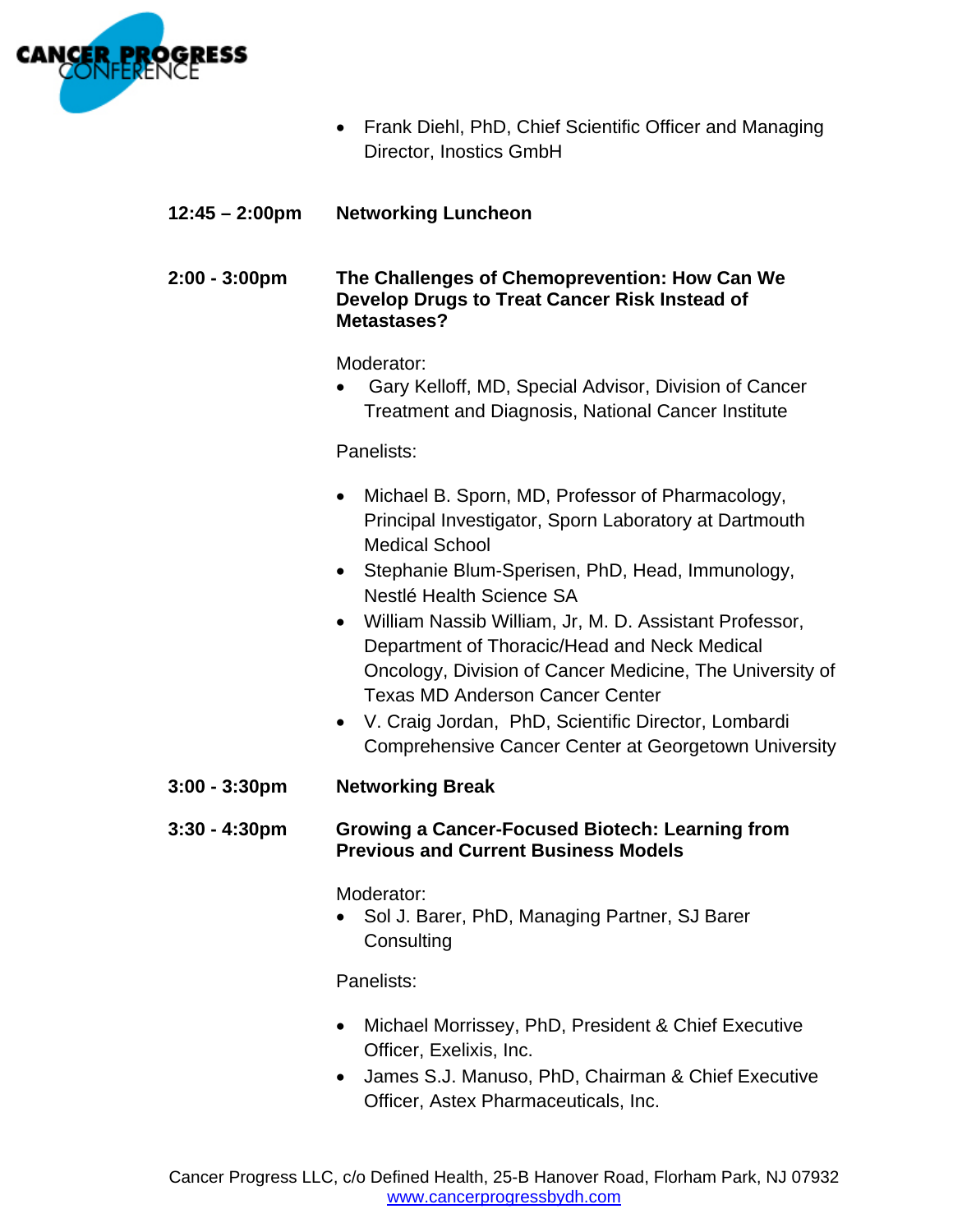

- Patrick J. Mahaffy, President & Chief Executive Officer, Clovis Oncology
- Mark Simon, Advisor, Torreya Partners LLC

## **4:30- 5:30pm Cancer Metabolism: Where Exactly is the Sweet Spot?**

Moderator:

Marc Ruben, PhD, Associate Consultant, Defined Health

Panelists:

- Tak Mak, PhD, Director, The Campbell Family Institute for Breast Cancer Research, Ontario Cancer Institute; University Professor, University of Toronto
- Matthew Vander Heiden, MD, Assistant Professor of Biology, MIT
- Charles Hart, PhD, Vice President of Biology, Threshold Pharmaceuticals

## **5:30-8:30pm Cancer Progress Reception**

## **Wednesday, March 6, 2013**

| 7:00 - 8:00am | <b>Continental Breakfast</b>                                                                                                                                          |
|---------------|-----------------------------------------------------------------------------------------------------------------------------------------------------------------------|
| 8:00 - 8:15am | <b>Opening Remarks</b><br>Mike Rice, Senior Consultant, Defined Health                                                                                                |
| 8:15 - 8:45am | <b>Keynote Address</b><br>Giulio Draetta, PhD, MD, Professor, Genomic Medicine<br>Director, Institute for Applied Cancer Science, MD Anderson<br><b>Cancer Center</b> |
| 8:45 - 9:45am | Cancer Stem Cells: Getting Past the Controversies -<br>Academic and Industry Perspectives on Key Targets &<br><b>Development Paths</b>                                |
|               | Moderator:                                                                                                                                                            |

**\_\_\_\_\_\_\_\_\_\_\_\_\_\_\_\_\_\_\_\_\_\_\_\_\_\_\_\_\_\_\_\_\_\_\_\_\_\_\_\_\_\_\_\_\_\_\_\_\_\_\_\_\_\_\_\_\_\_\_\_\_\_\_**

Jeremy Goldberg, President, JPG Healthcare LLC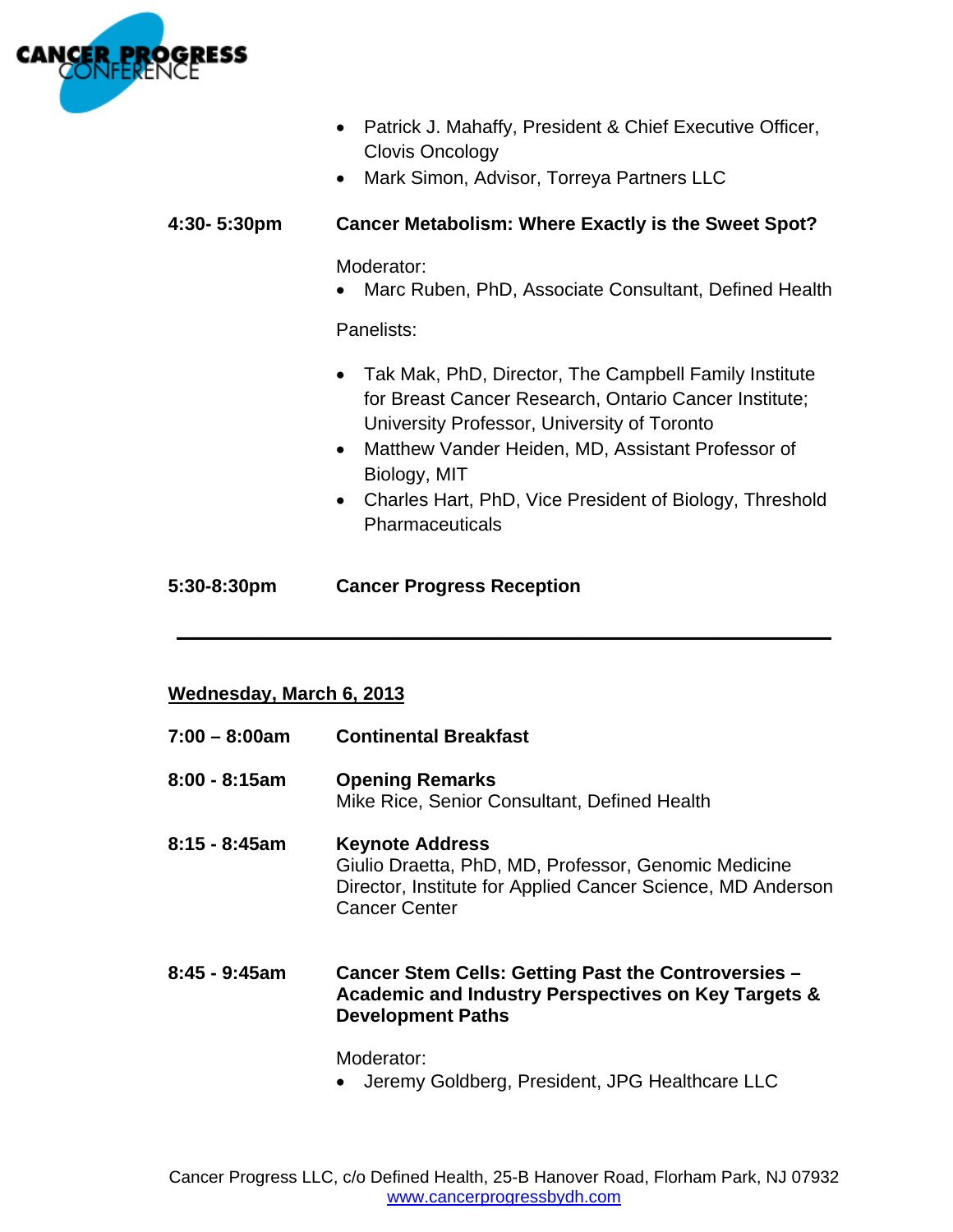

Panelists:

- George Q. Daley, MD, PhD, Samuel E. Lux, IV Professor of Hematology, Director, Stem Cell Transplantation Program, HHMI/Children's Hospital Boston, Professor of Biological Chemistry/Molecular Pharmacology and of Pediatrics, Harvard Medical School, Brigham and Women's Hospital, Dana-Farber Cancer Institute, Harvard Stem Cell Institute, Manton Center for Orphan Disease Research
- Christoph Westphal, MD, PhD, Chairman & Chief Executive Officer, Verastem, Inc.
- Takashi Owa, PhD, Vice President & Chief Innovation Officer, Eisai
- Eric Rowinsky, MD, Chief Medical Officer, Head of Research & Development, Stemline Therapeutics, Inc.

# **9:45 - 10:15am Networking Break**

## **10:15 - 11:15am Epigenetics – Are We There Yet? Building on the Foundations of DNMT and HDAC Inhibitors**

Panelists:

- Stephen B. Baylin, MD, Deputy Director of the Sidney Kimmel Comprehensive Cancer Center at Johns Hopkins, Virginia & D.K. Ludwig Professor in Cancer Research, Associate Director of Cancer Center Research, The Johns Hopkins University, School of Medicine
- Keith E. Dionne, PhD, President and Chief Executive Officer, Constellation Pharmaceuticals
- Robert J. Gould, PhD, Chief Executive Officer, Epizyme, Inc.

## **11:15 – 12:15pm Pancreatic Cancer: Making the Intractable Tractable**

Moderator:

 Jordan D. Berlin, M.D. Professor of Medicine Ingram Professor of Cancer Research Clinical Director, GI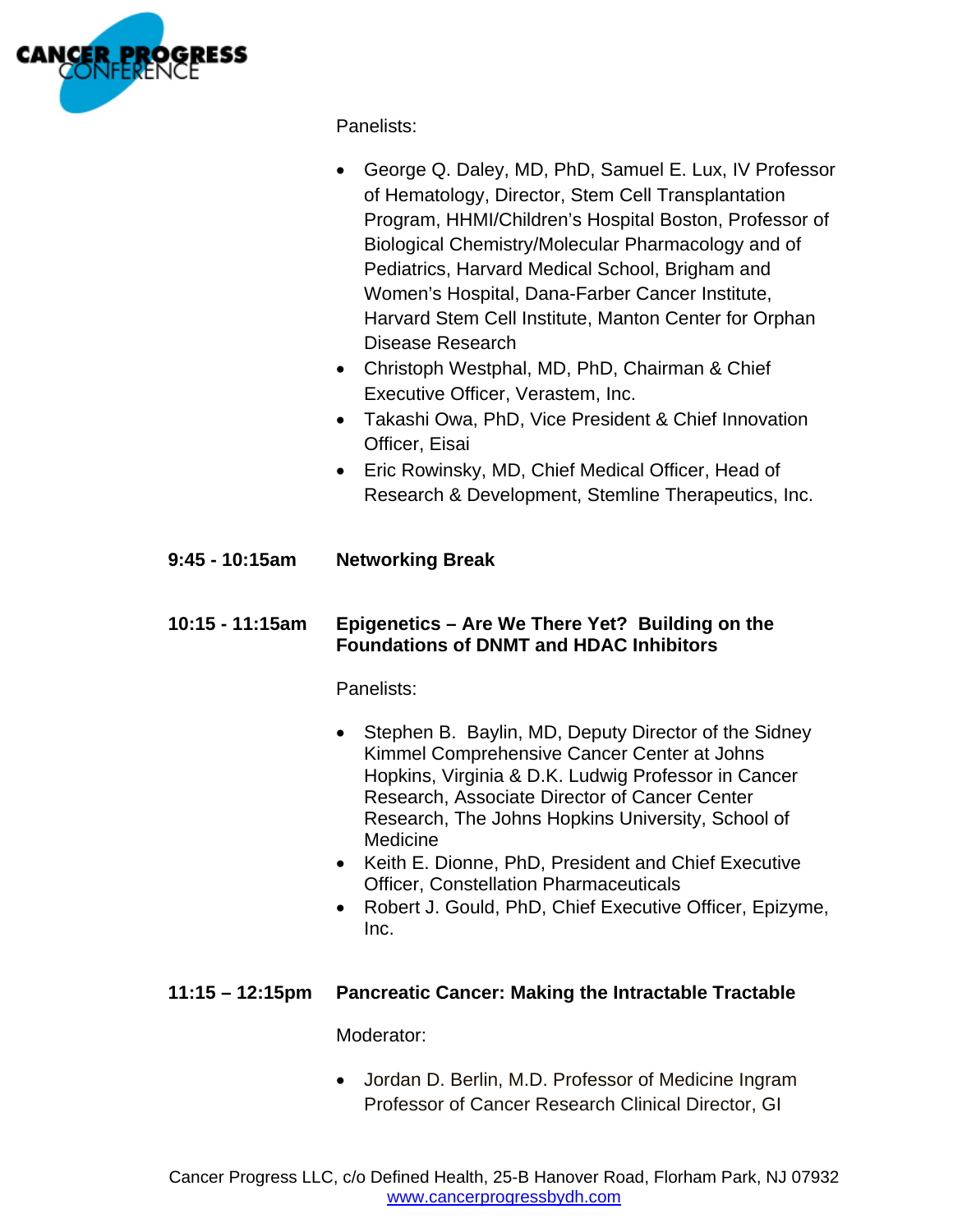

Oncology Program Director, Phase I Program, Vanderbilt-Ingram Cancer Center

Panelists:

- Margaret A. Tempero, MD, Director, UCSF Pancreas Center and Leader, Pancreas Cancer Program, UCSF Helen Diller Family Comprehensive Cancer Center
- David Tuveson, MD, PhD, Professor and Deputy Director of Cancer Center Cold Spring Harbor Laboratory
- Charles J. Link, Jr. MD, Chairman, Chief Executive & Scientific Officer at NewLink Genetics Corp
- **12:15 1:30pm Networking Luncheon**

## **1:30 - 2:30pm Immunotherapy, Bringing It All Together: The Next Generation of Approaches & Combinations**

Moderator:

• Axel Hoos, MD, Vice President, Oncology Research and Development, GlaxoSmithKline

Panelists:

- Neil Berinstein, MD, Affiliate Scientist, Sunnybrook Research Institute
- Paul Higham, Chief Executive Officer, Immatics
- Sara Zaknoen, MD, CMO, Polynoma, LLC
- Dennis L. Panicali, Ph.D, Vice President, Technical Operations Bavarian Nordic ImmunoTherapeutics
- Charles J. Link, Jr. MD, Chairman, Chief Executive & Scientific Officer at NewLink Genetics Corp

## **2:30 – 3:30pm: Designing an Optimal Label for Commercial Success: When and How?**

Moderator: